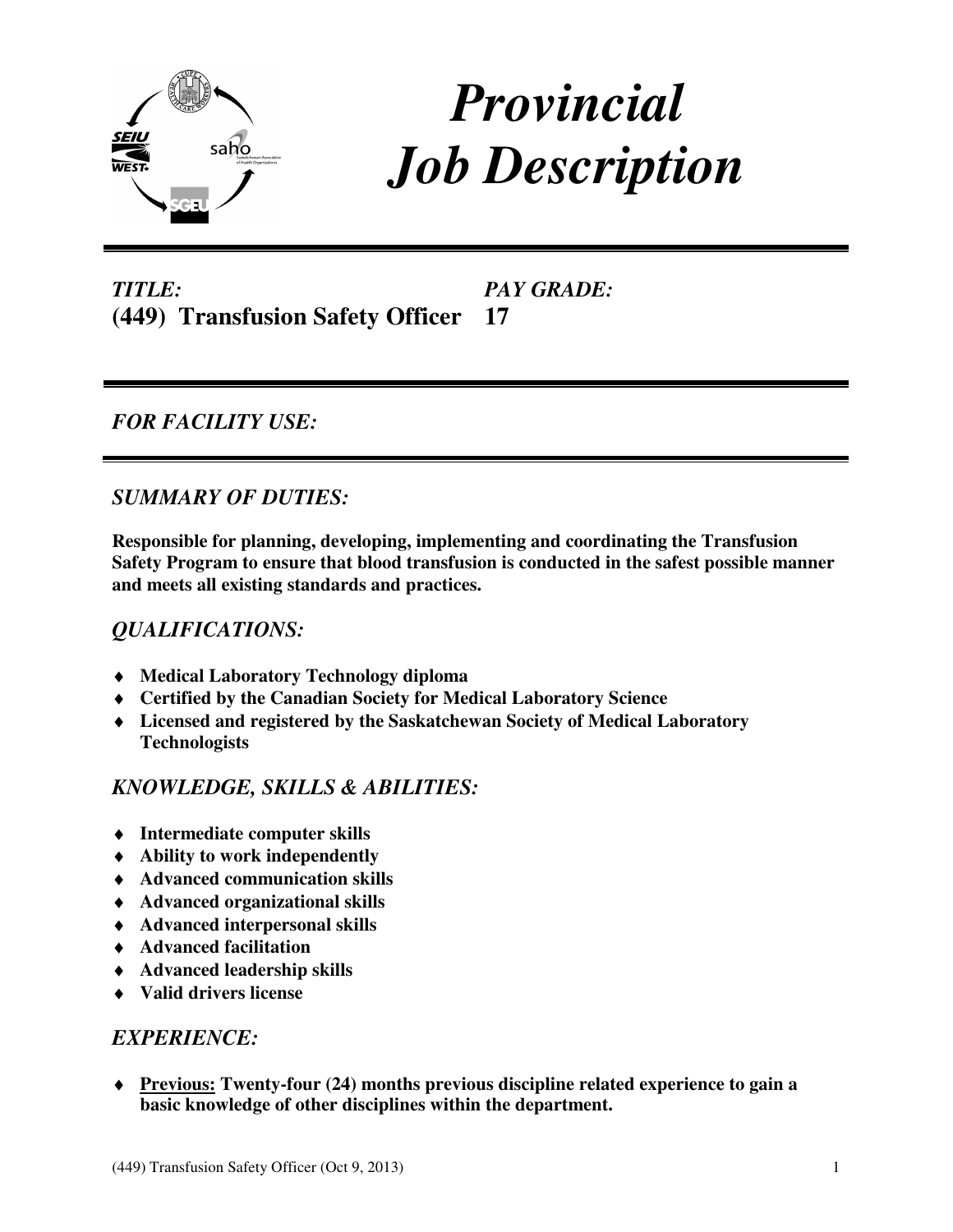# *KEY ACTIVITIES:*

### **A. Transfusion Safety Program Development:**

- ♦ **Develops and maintains Quality Assurance and Audit programs.**
- ♦ **Assists in the development of division and regional policy and procedures relating to transfusion practices.**
- ♦ **Collaborates to ensure that policies and procedures are compliant with standards and regulations.**
- ♦ **Collaborates with medical, technical and nursing personnel to identify, implement and evaluate strategies for blood conservation, utilization and blood product protocols.**
- ♦ **Consults, reports and participates in various committees internally and externally to the region (e.g., Transfusion Committee, Critical Incident Committee, Risk Management, Canadian Blood Services, Public Health Agency of Canada, College of Physicians and Surgeons, regional departments and operational committees).**
- ♦ **Acts as a resource to staff/patients/family and other regions on safe transfusion practices.**

#### **B. Administration of Reports and Statistics**

- ♦ **Investigates and documents lookback/tracebacks and patient inquiries regarding blood transfused and reports to the Canadian Blood Services and Saskatchewan Health.**
- ♦ **Creates and maintains statistical data on blood utilization and transfusion practice for audit and reporting purposes.**
- ♦ **Ensures audits are performed on patients' charts (e.g., informed consent, appropriate utilization, maintenance of health record).**
- ♦ **Ensures adverse events to transfusion are tracked and reported.**
- ♦ **Ensures immediate reporting of severe/life threatening transfusion reactions to Canadian Blood Services, and through Health Canada – Transfusion Transmitted Injury Surveillance System (TTISS).**
- ♦ **Ensures notification of product recall/withdrawal.**

## **C. Teaching and Education**

- ♦ **Determines education and training requirements for program (e.g., safe transfusion practices, adverse events to transfusions, compliance with standards and practices).**
- ♦ **Arranges and delivers educational presentations/inservices related to relevant transfusion medicine issues to others (e.g., Physicians, Nurses, other health care personnel).**
- ♦ **Assists in patient and family education regarding blood transfusion.**